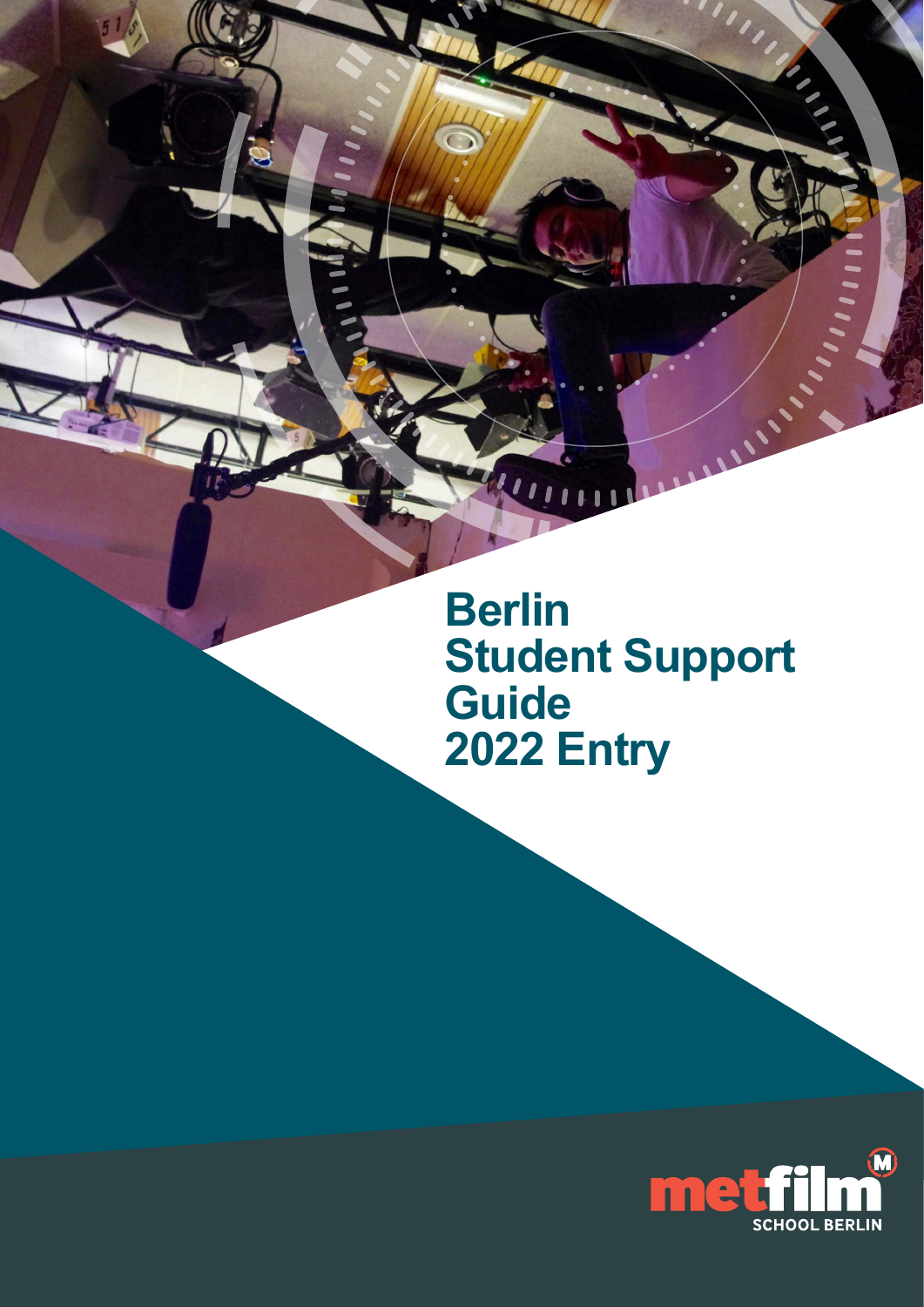# **MetFilm School Berlin Student Support Guide**

MetFilm School is a world-leading film, television and online media school which offers undergraduate, postgraduate and short courses in London and Berlin.

If you're nervous about leaving home, moving to a new country or just want specific information about our facilities, we've compiled some useful information that we hope will help you plan ahead for your time as a student and adjust to student life after you've arrived.

Our mission is to inspire a new generation of creative professionals. We bring the education and screen industries together in a creative environment, driven by great teaching and practical, hands-on experience, led by inspiring models.

Looking to build your future in the screen industries? MetFilm School Berlin is the perfect place to turn your passion into practice. Working closely with leading industry professionals, we offer students from around the world an intensive, career-focused practical training experience in a fearless and diverse environment. All our courses are taught in English. German skills are not required in order to study at MetFilm School London.

Our Berlin campus is based at BUFA-Studios, one of the oldest film studios in Europe, in the Tempelhof/Neukölln area of Berlin. Our students benefit from state-of-the-art facilities and art training spaces including a fully equipped 1,500sq ft studio, two standing sets, a 5.1 surround sound screening room and postproduction suites.

With around 98% of our students coming from abroad, you will find a highly international and inspiring environment at MetFilm School Berlin, giving you the opportunity to connect with aspiring filmmakers all over the world.

# **Film & TV Industry in Germany**

Germany boasts a thriving local industry, a film-friendly shooting climate and world-class facilities, more regionalised than the UK, Berlin is not the only industry hotspot in Germany: Munich, Cologne and Hamburg are also home to German and international production companies and TV channels such as Constantin Film, Bavaria Film, Turmer Broadcasting, EndemolShine Germany, Sky, RTL and Pro7 among many others.

Studio Babelsberg in Potsdam; near Berlin is one of the country's main production facilities. The oldest largescale studio complex in the world. Countless renowned filmmakers have worked with Studio Babelsberg, engaging the studio to produce legendary films, including The Grand Budapest Hotel, Inglourious Basterds, Bridge of Spies and The Hunger Games: Mockingjay keep the tradition of grand cinema alive. Matrix 4 is currently in production at Babelsberg [studiobabelsberg.com/en](http://studiobabelsberg.com/en)

# **Explore Berlin & A Guide to the Area**

### **Getting around Berlin**

With great public transport and extensive buke lanes, it is easy to get from A to B all year-round. The Underground (U-bahn), the Overground Schnellbahn (S-bhan [s-bahn](http://s-bahn-berlin.de)[berlin.de\)](http://s-bahn-berlin.de) and Ringbahn provide fantastic access to most parts of Berlin and run through the night on weekends- it's a city that never sleeps! Berlin is also home to Germany's largest tram network, which is comprised of 28 daytime lines and five nightime tramlines. Trams are a great way to get to places not servce by the U-Bahn or S-Bahn.

The BVG websit[e bvg.de](http:// bvg.de) has a wealth of information on city transport and prices.

Prefer cycling instead? Swapfiets [\(swapfiets.de/en](http://swapfiets.de/en)) is a service providing bicycles for a fixed monthly fee starting from €19.50. The bicycle will be delivered free of charge to you, where and when. If the bicycle breaks get in touch with Swapfiets and within 48 hours they will provide you with a working bicycle at a location chosen by you.

Students have free access to the Library of Deutsche Kinemathek (Museum for Film and Television at Potsdamer Platz[\) deutsche-kinemathek.de/en](http:// deutsche-kinemathek.de/en)

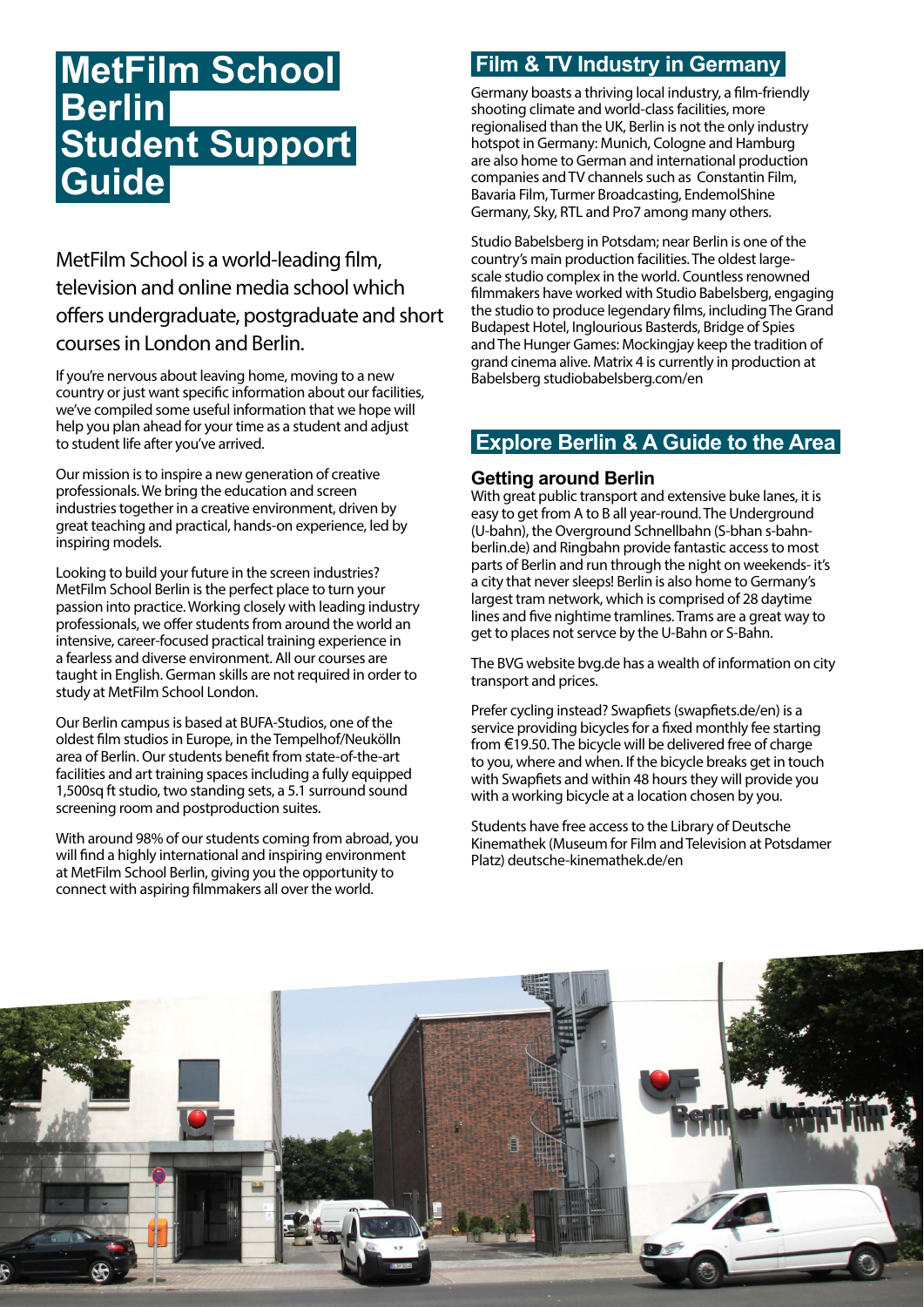# **Markets**

#### **Mauer Park**

The flea market at Mauer Park is the biggest in the city, packed with furniture booths, artists' tents and street food stalls! Famous for its Open Air Karaoke in the summer. Set in the massive park in Prenzlauer Berg, it's also a popular spot to pick up vintage goods from around the world. For further information visit [berlin.de/en/shopping/markets](http://berlin.de/en/shopping/markets-and-flea-markets/1998222-2983302-flea-market-at-mauerpark.en.html )[and-flea-markets/1998222-2983302-flea-market-at](http://berlin.de/en/shopping/markets-and-flea-markets/1998222-2983302-flea-market-at-mauerpark.en.html )[mauerpark.en.html](http://berlin.de/en/shopping/markets-and-flea-markets/1998222-2983302-flea-market-at-mauerpark.en.html )

#### **Nowkölln**

Known as a trendy spot popular with young expats in the Neukölln district. A long, vibrant set of stalls and stages- you can pick up handmade accessories and vintage clothing. For further information visit [nowkoelln.de](http://nowkoelln.de)

#### **Markthalle Neun**

Set in the heart of Kreuzberg, drop by on a Thursday to catch street food pop-ups, or if you check the calendar, they often run a Sunday brunch market. For further information visit [markthalleneun.de/](http://markthalleneun.de/veranstaltungen) [veranstaltungen](http://markthalleneun.de/veranstaltungen)

#### **Boxhagener Platz Market**

Known for its bohemian charm, the Sunday market has great second-hand furniture and old records. There are lots of great neighbouring restaurants too to check out! For more information visit [berlin.de/](http://berlin.de/en/shopping/markets-and-flea-markets/1998240-2983302-fleamarket-at-boxhagener-platz-.en.html) [en/shopping/markets-and-flea-markets/1998240-](http://berlin.de/en/shopping/markets-and-flea-markets/1998240-2983302-fleamarket-at-boxhagener-platz-.en.html) [2983302-fleamarket-at-boxhagener-platz-.en.html](http://berlin.de/en/shopping/markets-and-flea-markets/1998240-2983302-fleamarket-at-boxhagener-platz-.en.html)

#### **Kollwitzplatz Farmers' Market**

Stock up on fresh fruit, veg and flowers at the Kollwitzplatz Farmers' Market every Thursday. Kick-off is at 12pm to guarantee farmers can harvest their produce on the same day they sell. For more information visit [visitberlin.de/en/](http://visitberlin.de/en/okomarkt-am-kollwitzplatz ) [okomarkt-am-kollwitzplatz](http://visitberlin.de/en/okomarkt-am-kollwitzplatz )

### **Food & Drink Recommendations**

Berlin offers an endless choice of amazing bars and restaurants with culinary delights from all around the world. Below are a small selection of local favourites:



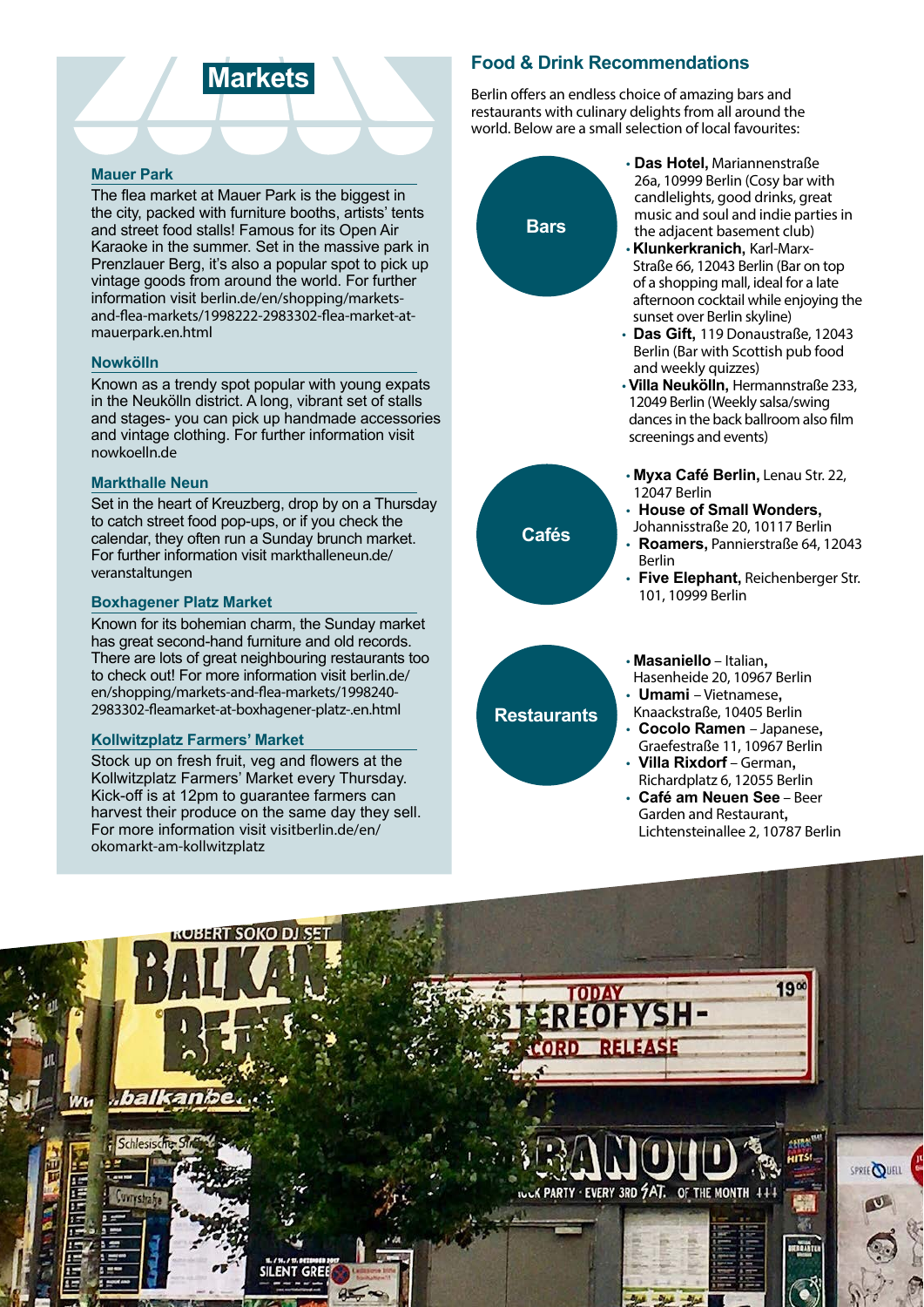### **Cinemas**

- Most cinema's show films in English or with English subtitles.
- "OMEU"– Original with English subtitles
- "OmU" Original with German subtitles
- "OV" Original Version

#### **Open Air Cinemas (Summer only)**

- [Freiluftkino Hasenheide](http://hfreiluftkino-hasenheide.de/#default)
- [Freiluftkino Kreuzberg](http://freiluftkino-kreuzberg.de)
- [Freilutftkino Friedrichshain](http://freiluftkino-berlin.de/eine_woche.php)
- [Kino am Potsdamer Platz](http://yorck.de/kinos/sommerkino-kulturforum)

#### **Indie Cinemas**

- [Kino International](http://kino-international.com)
- [Wolf Kino](http://wolfberlin.org)
- [Il Kino](http://ilkino.de)
- [Moviemento](http://moviemento.de)
- [Hackesche Höfe Kino](http://hoefekino.de)

### **Local Blogs**

- [Berlin Food Stories](http://berlinfoodstories.com)  Food
- [Cee Cee](http://ceecee.cc/en)  Lifestyle, activities, events and food
- [Finding Berlin](http://findingberlin.com) Food, events, summer guides etc.
- [iHeartBerlin](http://iheartberlin.de ) Art, fashion and entertainment

### **Facebook Groups for Berlin Filmmakers**

- [International Filmmakers Berlin](https://www.facebook.com/InternationalFilmmakersNetworkBerlin/)
- [Women's Film Network Berlin](http://facebook.com/WomensFilmNetworkBerlin) (Co-Founded by BA graduate Tunde Aledese)

# **Upon Arrival in Berlin**

 All new Berlin residents need to do the Anmeldung': Anmeldung in Germany is registering your current residence with the local authorities, living at a specific address. This is one the most important administrative steps for anybody moving to Germany – no matter if you ar an EU/EEA- or Non-EU-national. For all the details and relevant links please go to https://www. settle-in-berlin.com/anmeldung/

Apply for residence permit (Non-EU nationals only): On top of the German student visa, you will have to apply for a residence permit if you are not an EU/EEA citizen and intend to study longer than 90 days in Germany. Please follow this link for all the details: **[settle-in-berlin.com/germany-visa/student-visa](https://www.settle-in-berlin.com/germany-visa/student-visa-germany-application/)[germany-application/](https://www.settle-in-berlin.com/germany-visa/student-visa-germany-application/)**

# **Setting up a Bank Account**

In order to pay your rent, you will need a Girokonto (a transactional account) where your expenses and earnings go to.

[N26](https://n26.com/) is the best option for a bank account in Germany. It offers the Girokonto with no fees attached, free credit card, free withdrawals worldwide and free online banking and free international money transfer with interface and customer support available in English and you can open the account online in a few minutes with a webcam. Although it is a digital bank, it also offers the same guarantees as traditional ones.

#### **Common Banking abbreviations**

- **Grundpreis basic fee:** Monthly fee for having a bank account in the first place
- **Dispokredit**  Overdraft: that's when you withdraw more money than you have, up to certain limit. Usually costing 7% to 11%
- **Überziehung**  also overdraft but not limited by any conditions
- **Bareinzahlung**  cash deposit
- **Kontoauszüge:** German banks are legally required to send you a monthly account statement, giving you an overview of movements on the account.

# **Health Insurance in Berlin**

Health insurance is mandatory in Germany. Your insurer will give you a health insurance card, which you should take to every doctor, dentist and specialist appointment to be scanned.

MAWISTA Student is a Health Insurance company for language students and university students in Germany; with costs starting from €33.10 per month.

For further information visit [mawista.com/en/health](https://www.settle-in-berlin.com/find-english-speaking-doctor-berlin-near/)[insurance-for-foreign-nationals-in-germany/health-insurance](https://www.settle-in-berlin.com/find-english-speaking-doctor-berlin-near/)[for-students/](https://www.settle-in-berlin.com/find-english-speaking-doctor-berlin-near/)

[Find a Doctor who speaks your lanuage:](https://www.settle-in-berlin.com/find-english-speaking-doctor-berlin-near/) **settle-in-berlin. [com/find-english-speaking-doctor-berlin-near/](https://www.settle-in-berlin.com/find-english-speaking-doctor-berlin-near/)**

# **Mobile Phone Providers**

In Germany, SIM cards are sold separately from the phone, so make sure your phone is "unlocked" before you go to Germany. SIM cards can be obtained in supermarkets, or local stores for around €10. They come with no minimum costs and no minimum commitment.

If you have already submitted your Anmeldung and opened a bank account, you are able to sign for a contract at one of the following Germany mobile phone contract providers: T-Mobile, Vodafone, O2 and 1&1. These providers often provide a 1- or 2-year contract which you need to keep in mind!

It is possible to take out a SIM card only contract in Germany. This is more suitable if you already have a phone and just want the service.

If you order and activate your sim card online, you will need to go through an identification process with a Meldebescheinigung and your passport before you can use it. Each provider has different ways but most of them can do that via connecting you to a special service dedicated to that via webcam, or via a post office. For further information visit [settle-in-berlin.com/mobile-phone-germany-providers.](http://settle-in-berlin.com/mobile-phone-germany-providers)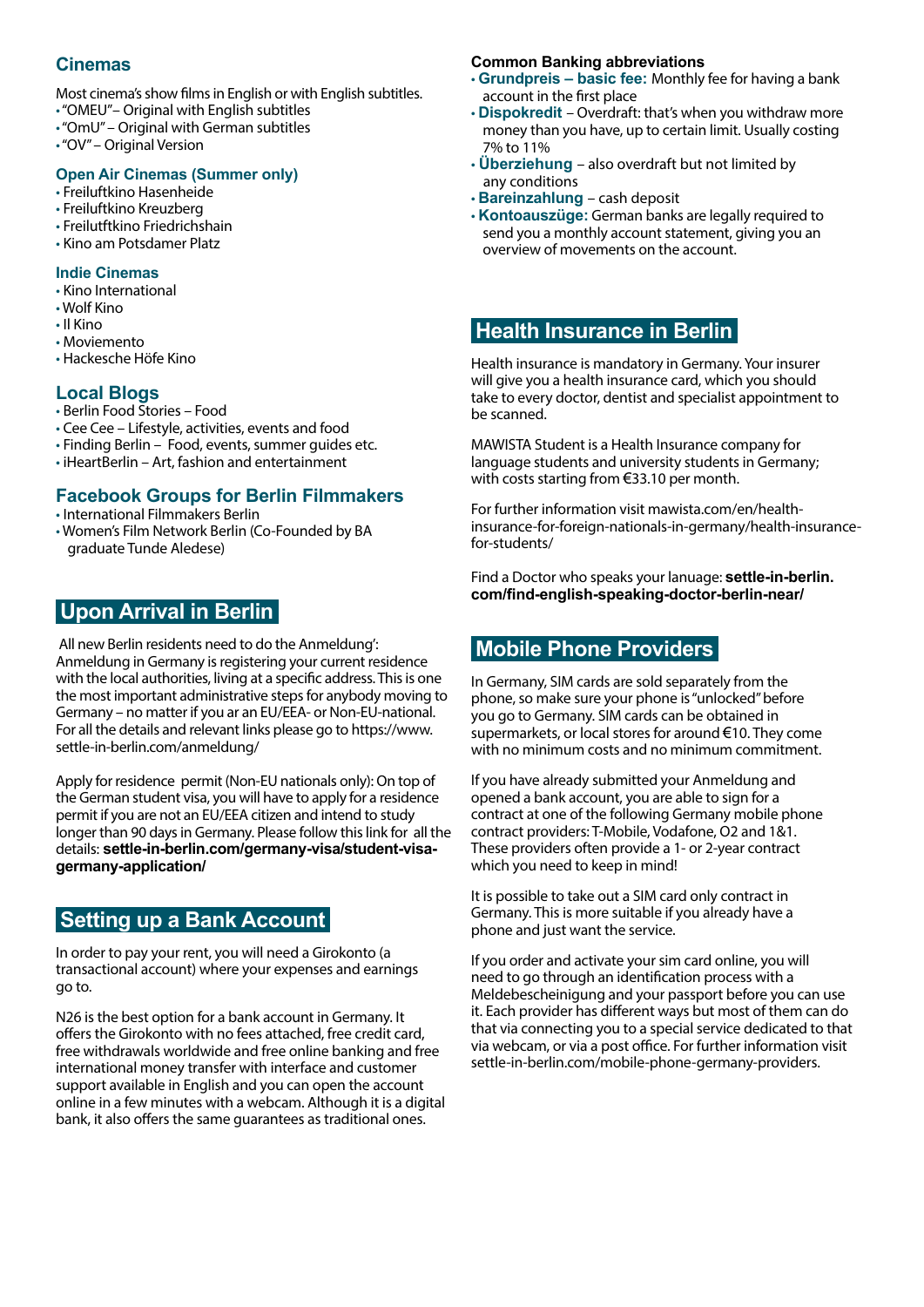# **Internet Providers**

In general, don't sign up for internet plans that are strongly promoted as they often come with drawbacks like a 2-year subscription.

#### **How to sign up with an Internet provider**

- 1. Find the offer that you would like to have
- 2. Enter your address on their website to check for available speeds in your building
- 3. Enter your personal information
- 4. Wait for contract confirmation
- 5. Receive your modems Wifi Routers
- 6. Wait for technician to open your line (up to 14 days)

You may need to pay for a one-off fee for the price of the router or other equipment being provided, and fees for 'processing your contract' to finally open your contract with a German internet provider. For further information visit **[settle-in-berlin.com/internet-in-germany-providers](http://settle-in-berlin.com/internet-in-germany-providers)** 

# **German TV Tax (Rundfunkbeitrag)**

Each household in Germany is required to pay a German TV tax in order to finance the production and the broadcasting of content by public channels.

It costs  $\epsilon$ 17,50 per month, and payment can be done by visiting the official website **[rundfunkbeitrag.de](http:// rundfunkbeitrag.de)** 

# **Employability**

### **Creative Industry Job Portals**

- [Monster](http://monster.de)
- [StepStone](http://stepstone.de)
- [Indeed](http://de.indeed.com)
- [Creative City](http://creative-city-berlin.de/en/jobs/all)
- [Mandy](http://mandy.com) Crew/actors
- [Dasauge](http://dasauge.de/profile/?begriff=jobs) Media and Advertising
- [Mediajobs.de](http://mediajobs.de)  Media
- [Crew United](http://crew-united.com/en)  Crew for Film & TV Productions
- [DWDL.de](http://dwdl.de) TV & Film
- [Radioszene](http://radioszene.de/kategorie/jobs )  Radio and TV
- [Casting-Network](http://corp.castingnetworks.com) Actors
- [Castforward](http://castforward.de)  Casting for Actors
- [Stagepool](http://en.stagepool.com) Artists, producers, theatre and media professionals in the field of acting, musical, theatre, TV, film, event or music

### **Student Support**

### **Mental Health & Wellbeing**

#### **Counselling**

Our dedicated student Counselling Service offers a free and confidential service to any student who needs it – including individual counselling, group sessions and general wellbeing advice.

Sessions are delivered online, giving students flexibility about the timings when they can access the service. These 50 minute sessions offer a confidential, safe space for you to discuss and share whatever is going on in your life at the moment – a place for you to explore how you can improve some of the immediate challenges affecting your schoolwork or general wellbeing.

You can book a session or simply ask for some advice via **[counselling@metfilmschool.ac.uk](mailto:counselling%40metfilmschool.ac.uk?subject=)** 

#### **Togetherall**

MetFilm School students can access Togethe[rall](https://togetherall.com/en-gb/), our mental health and wellbeing portal. Togetherall is an anonymous community where members can reach out for support with their mental health. Access is available 24 hours a day, 365 days a year. You will be able to access trained professionals, self-assessments, issue specific resources and a wide range of self-guided courses to complete at your own pace.

Your access to Toghetherall becomes available during the Pre-Induction Programme, before you formally begin your studies at MetFilm School.

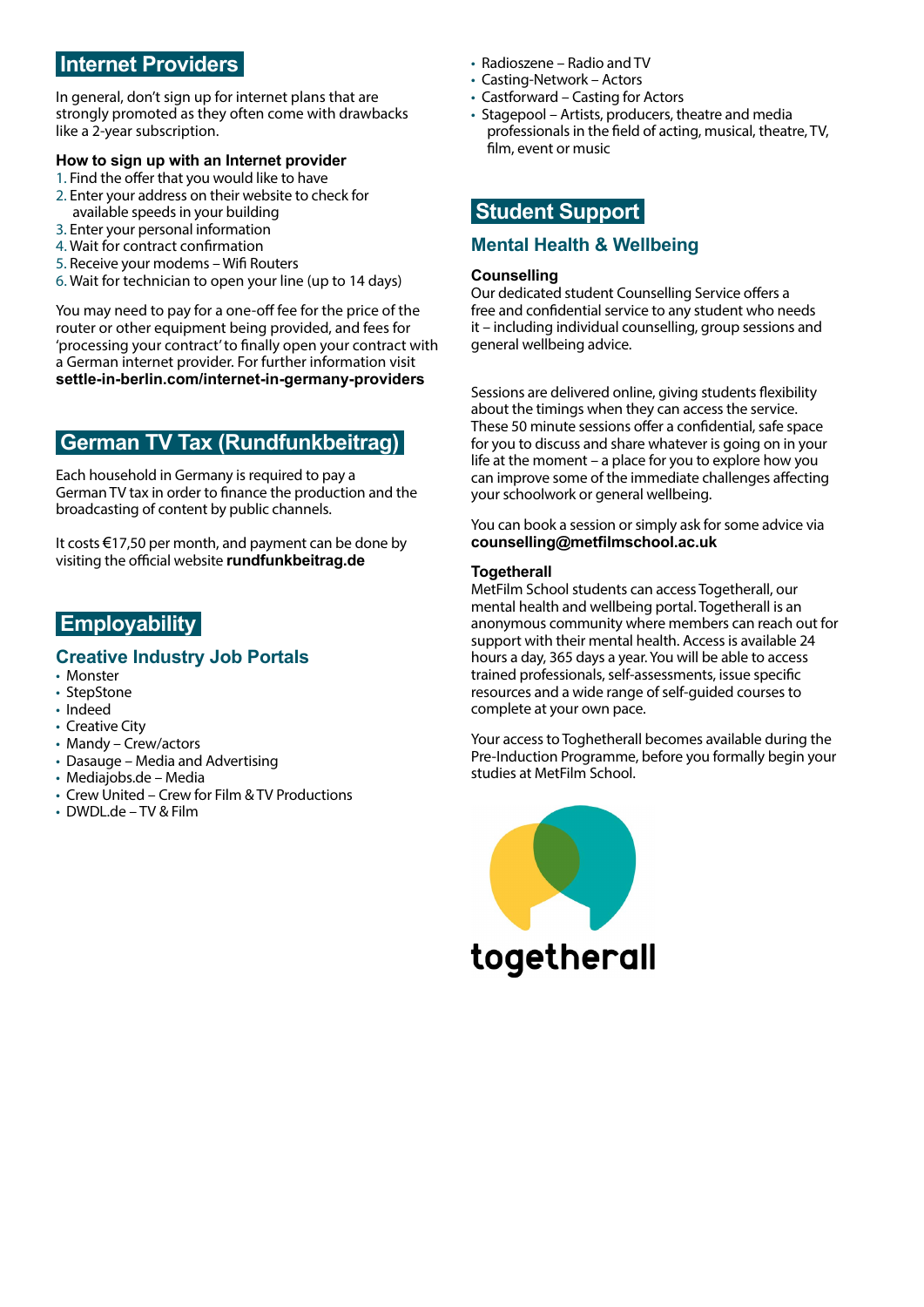### **Disability Support**

**Disabled and Neurodiverse Support at MetFilm School**

MetFilm School wants all students to have equal access to their course and the facilities. The Student Services team and its dedicated Disability & Wellbeing Adviser provide confidential, specialist advice to help address any physical, study or communication barriers students may find in the learning environment. Student Services work hand in hand with academic staff to support students with a wide range of disabilities including:

- neurodiversity and specified learning differences (such as dyslexia, dyspraxia, ADHD)
- mental health difficulties (such as depression, bi-polar disorder)
- long-term medical conditions (such as HIV, cancer, multiple sclerosis)
- hidden disabilities (such as diabetes, asthma, epilepsy)
- •sensory impairments (such as visual impairment, hearing impairment)
- mobility or physical impairments (such as paralysis, arthritis)

You can register with the team during enrolment or any time during your studies. Alternatively, you can book an appointment with a member of the team to discuss your circumstances and support arrangements.

We encourage students to disclose disability or support needs as early as possible, so the correct support can be set up to help you reach your full potential. If you have disclosed a disability or learning support need in your application, you will be asked for further information during the online enrolment process.

If you need adjustments for the induction and preinduction periods, please let your admissions manager know or contact the school via the email address below.

Students can disclose or discuss a condition at any time during their study by emailing **[wellbeing@metfilmschool.ac.uk](mailto:wellbeing%40metfilmschool.ac.uk?subject=)** 

#### **I have confirmed by place on the course – what happens next?**

If you have disclosed a disability or learning support need during your application, you will be contacted by the Disability & Wellbeing Adviser to discuss your circumstances. They will ask you to supply evidence of your condition and any supporting information that might be relevant. All evidence must be supplied in English.

This information is used to agree a support plan for you. The information provided will be treated in confidence and used only for the purposes of providing the appropriate support to your circumstances.

These bespoke Individual Support Plans (ISPs) are developed in agreement with you, outlining recommended reasonable adjustments such as amended assessment arrangements, extensions to library book loans, notetakers or campus mobility support and the ability to request extensions to work if required.